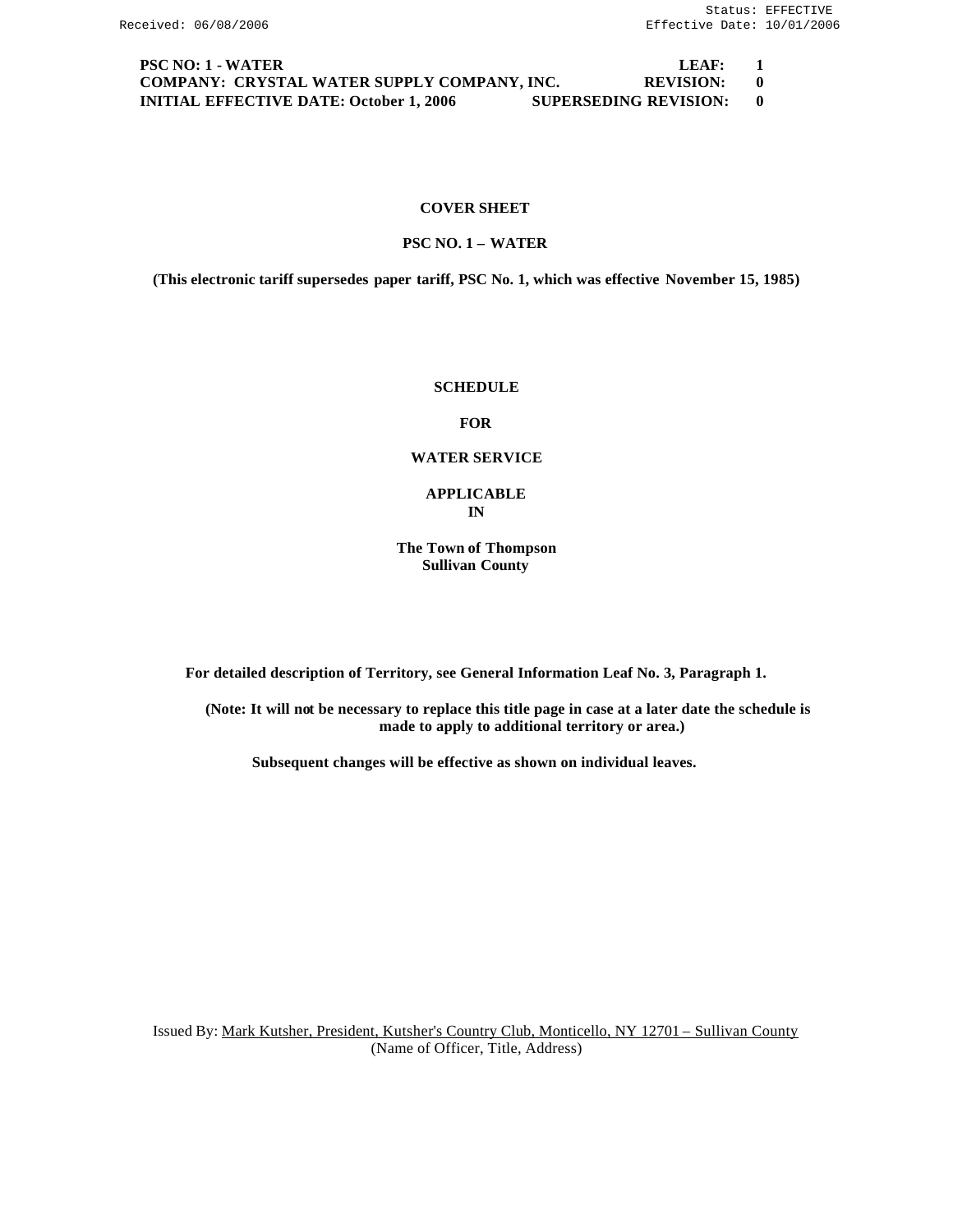| <b>PSC NO: 1 - WATER</b>                       | LEAF:                 | <sup>2</sup> |
|------------------------------------------------|-----------------------|--------------|
| COMPANY: CRYSTAL WATER SUPPLY COMPANY, INC.    | <b>REVISION:</b>      |              |
| <b>INITIAL EFFECTIVE DATE: October 1, 2006</b> | SUPERSEDING REVISION: |              |

## **TABLE OF CONTENTS**

|     | <b>GENERAL INFORMATION</b>                                 | <b>LEAF NO.</b> |
|-----|------------------------------------------------------------|-----------------|
| 1.  | Territory                                                  | 3               |
| 2.  | <b>Application for Water Service</b>                       | 3               |
| 3.  | Deposits - Security                                        | 3               |
| 4.  | Deposits - Interest                                        | $\overline{4}$  |
| 5.  | Deposits - Return                                          | $\overline{4}$  |
| 6.  | Deposits - Other                                           | $\overline{4}$  |
| 7.  | <b>General Rules</b>                                       | $5 - 6$         |
| 8.  | Metered Service                                            | $6 - 7$         |
| 9.  | <b>Unmetered Service</b>                                   | $\tau$          |
| 10. | <b>Extension of Mains</b>                                  | 7               |
| 11. | Discontinuance of Service - Non-payment                    | $7 - 8$         |
| 12. | Discontinuance of Service - Other                          | $8-9$           |
| 13. | Discontinuance of Residential Service - Special Procedures | 9               |
| 14. | <b>Deferred Payment Agreements</b>                         | 9               |
| 15. | <b>Complaint Handling Procedures</b>                       | 10              |
| 16. | <b>Restoration of Service</b>                              | $10 - 11$       |
| 17. | <b>Interest on Customer Overpayments</b>                   | 11              |
| 18. | Regulation                                                 | 11              |
|     | <b>RATES</b><br>Service Classification No. 1               | 12              |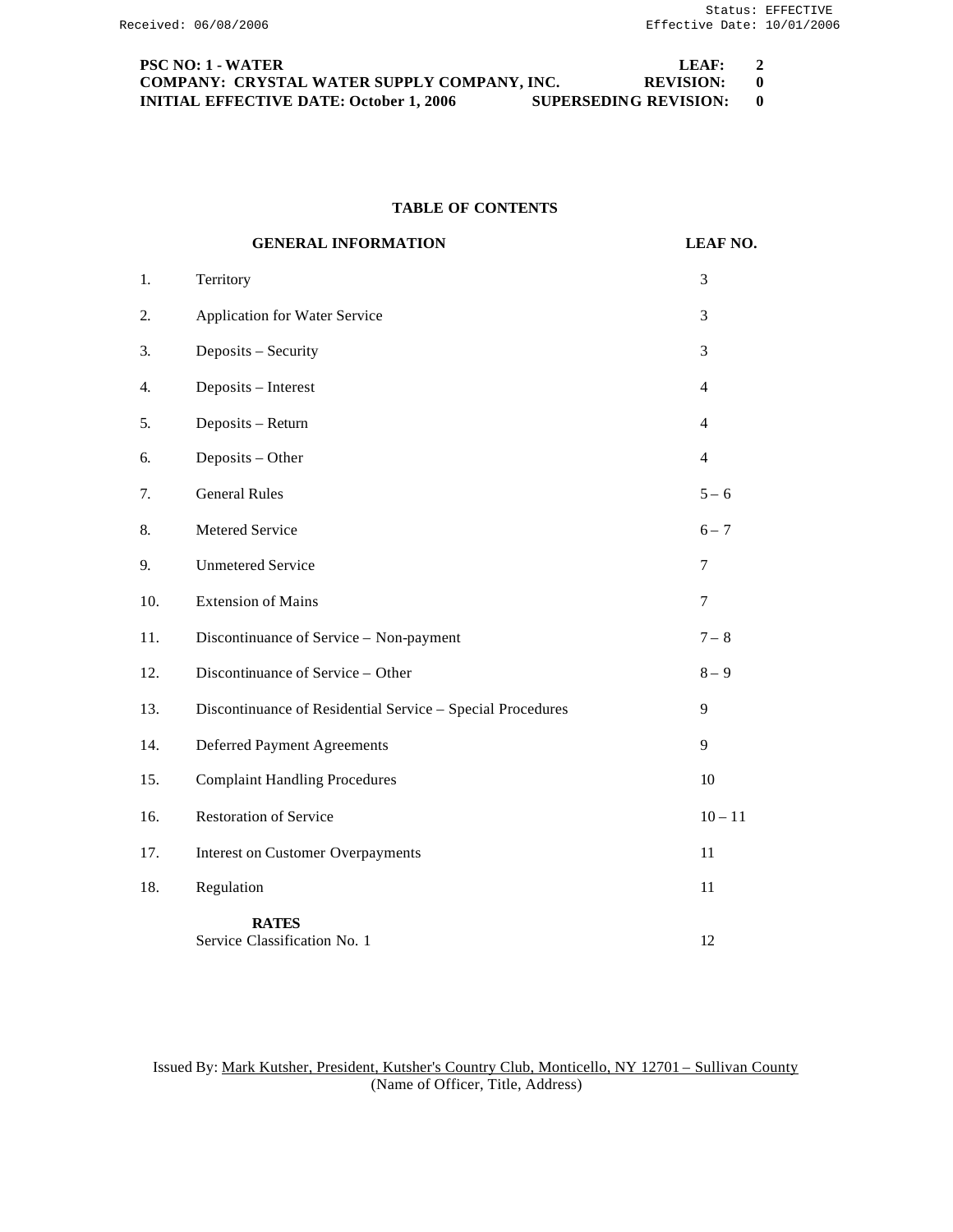**PSC NO: 1 - WATER LEAF: 3 COMPANY: CRYSTAL WATER SUPPLY COMPANY, INC. REVISION: 0 INITIAL EFFECTIVE DATE: October 1, 2006 SUPERSEDING REVISION: 0**

## **GENERAL INFORMATION**

1. Territory (County, Town Development, Streets, etc.)

Condominium Development known as Hidden Ridge and surrounding area serviced by the Company In the Town of Thompson, Sullivan County

- 2. Application for Water Service
	- A. Written application for service may be required.
	- B. A separate application may be required for each premises.
	- C. Premises may be subject to inspection by the company.
	- D. Applications need not be accepted from customers with charges due on any water accounts with the company. The company must accept an application if the customer enters into a deferred payment agreement.
	- E. Service pipe installations are subject to company approval.
- 3. Deposits Security
	- A. As a condition of receiving service, the company may require a deposit from customers that are delinquent (having a bill remaining unpaid 23 days from the date mailed), seasonal, short term or temporary or who have had service terminated for non-payment during the preceding 6 months. In addition, a deposit may also be required from a non-residential customer whose credit has not been established with the company. A delinquent customer shall be provided with a written notice 20 days before the deposit is assessed which states that failure to make timely payments will permit the company to require a deposit from such customer.
	- B. Deposits from applicants and customers may not exceed two times the estimated average monthly bill for a calendar year, except in the case of customers whose usage varies widely where deposits may not exceed twice the average monthly bill for the peak season.
	- C. The company shall perform an annual review of the billing history of every customer who has a deposit with the company to assure that a deposit is still required under (3A) above and that the amount of the deposit conforms with (3B) above. The company reserves the right to review the deposit at any time. If a review shows that the deposit held falls short of the amount the company may require by 25 percent or more, the company may require the payment of an additional amount. If a review shows that the deposit held exceeds the amount required by 25 percent or more, the company shall refund the excess to the customer. The customer may request a downward revision of the deposit.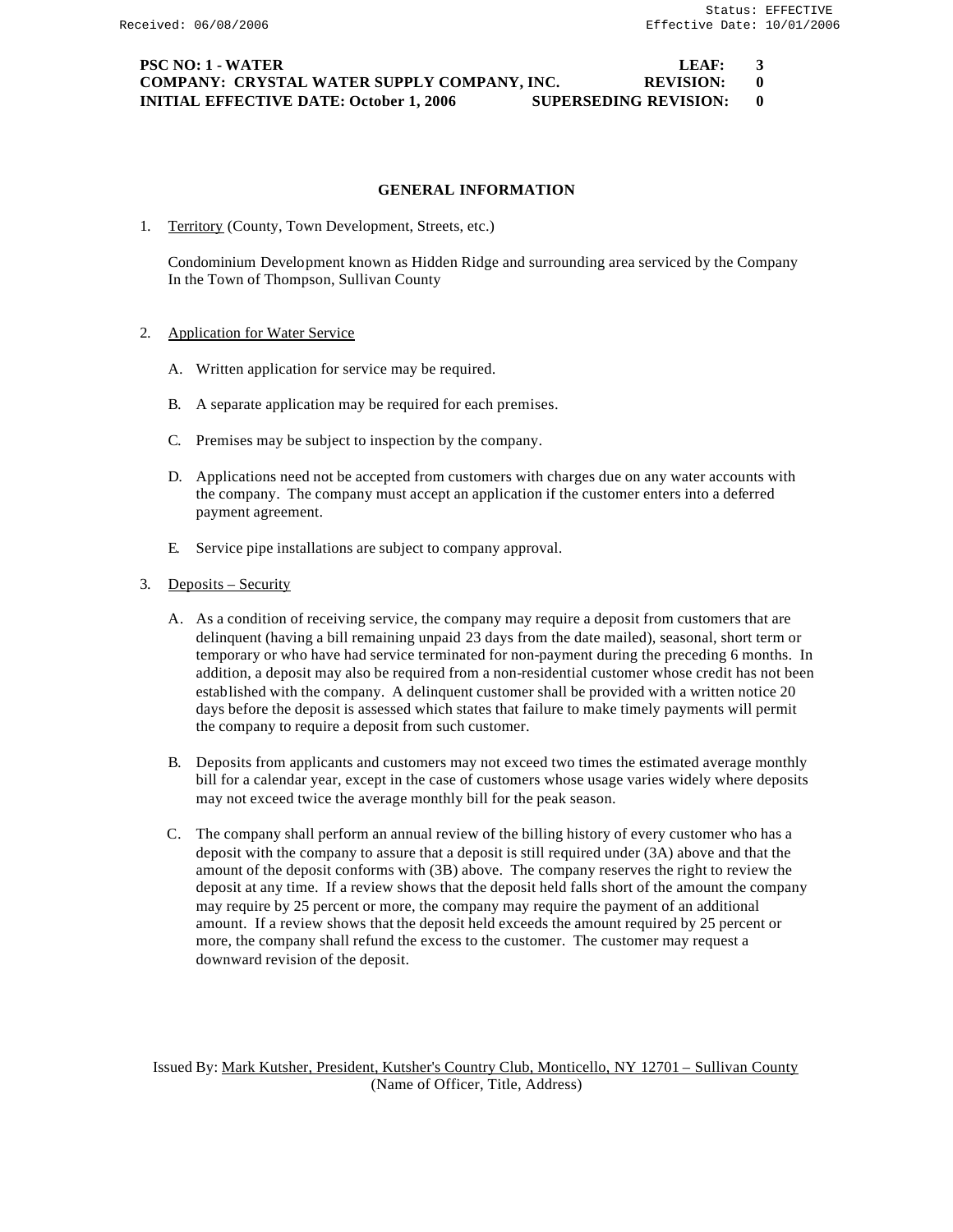#### **PSC NO: 1 - WATER LEAF: 4 COMPANY: CRYSTAL WATER SUPPLY COMPANY, INC. REVISION: 0 INITIAL EFFECTIVE DATE: October 1, 2006 SUPERSEDING REVISION: 0**

## **GENERAL INFORMATION**

#### 4. Deposits – Interest

Every deposit shall earn simple interest at the rate per annum prescribed by the Public Service Commission. The interest must be paid to customers when the deposit is returned. If the deposit has been held for 12 consecutive months or more, the interest must be credited to the customer no later than the first bill rendered after the next succeeding first day of October and at the end of each succeeding 12 month period.

#### 5. Deposits – Return

- A. The company shall return to a customer a deposit or portion of a deposit and all interest thereon no more than 30 days after:
	- (1) the day the account is closed and all bills are paid; or
	- (2) the date of the first bill for service rendered after a 12 month period during which time the customer was not delinquent, provided there is no other basis for the company to request a deposit; or
	- (3) a review of the deposit shows that a reduction of the deposit is warranted.
- B. A deposit or portion of a deposit plus interest thereon that is subject to return may be credited to the customer's account in the amount of any outstanding charges. If any balance remains, a refund check shall be issued.
- 6. Deposits Other
	- A. In the event that the applicant desires service for a trailer or other non-permanent structure, he shall deposit with the company all costs of the connection of such service. Said deposit shall bear simple interest as required above and shall be refunded at the end of 10 years, or sooner in the event that a permanent structure for such service connection is completed.
	- B. The company may also require deposits from customers to guarantee future payments as set forth in lawn sprinkler, main extension, or other forms of contracts which are in a form approved by the Public Service Commission. The interest rates for these deposits will be the same as the interest rates for security deposits and such interest will be credited to the customer as prescribed by Commission rules.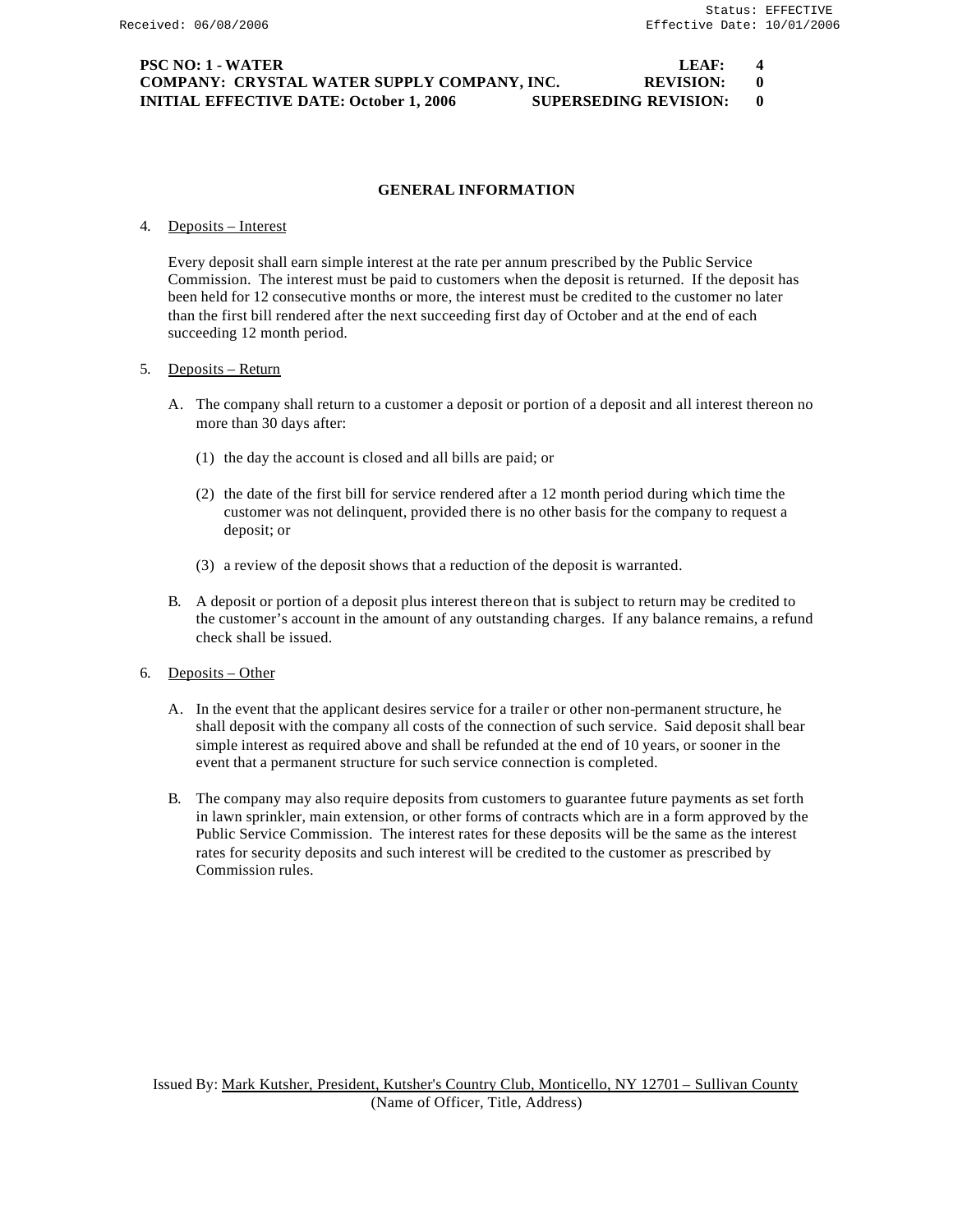## **PSC NO: 1 - WATER LEAF: 5 COMPANY: CRYSTAL WATER SUPPLY COMPANY, INC. REVISION: 0 INITIAL EFFECTIVE DATE: October 1, 2006 SUPERSEDING REVISION: 0**

## **GENERAL INFORMATION**

#### 7. General Rules

- A. Customers must provide 10 days' written notice prior to the date on which termination of service is requested or prior to a change of occupancy, until which date the customer will be responsible for payment of service.
- B. Fire hydrants shall not be used without the written permission of the company or unless in conformance with filed fire protection tariff provisions.
- C. The company will not be liable for damage resulting from the presence of its facilities, supply, or use of water service, except damage resulting from gross negligence of the company.
- D. The company may shut off water in its mains to make repairs and extensions. Where possible, proper advance notice will be made to customers affected.
- E. The use of water for sprinkling, swimming pools, or other less essential uses may be restricted or prohibited where such use may unreasonably reduce the adequacy of service for other domestic purposes.
- F. There must be a separate service for each premises.
- G. Installation of service pipes and mains will not normally be made when the ground is frozen.
- H. The customer is responsible for service pipes and plumbing within the property line. Any plumbing work done on the customer's service pipe is subject to approval by the company. No underground work shall be covered up until it has been inspected and approved by the company.
- I. All leaks on customer premises or the customer portion of the service pipe must be repaired as soon as possible.
- J. All mains, services (up to the property line) and other water system facilities will be maintained and replaced by the company.
- K. The company will supply water in the distribution system at pressures between 20 and 100 pounds per square inch (psi) and will strive, where practicable, to maintain a normal working pressure of 60 psi with a minimum of 35 psi. If the company makes changes to its system which cause the pressure to increase to over 100 psi to existing customers, the company will be responsible for the first installation of the necessary equipment in the customer's premises. From that point on the equipment will be considered part of the customer's internal plumbing and the customer will be responsible for its maintenance or replacement. If a water pressure reducing valve, in the customer's or applicant's opinion, is necessary or desired to safeguard the plumbing, it is the customer's or applicant's responsibility to purchase, install and maintain this equipment. Where a pressure reducing valve is used it is also advisable to install a suitable pressure relief valve. All installations will comply with the local building codes and standards and are considered a part of the customer's internal plumbing.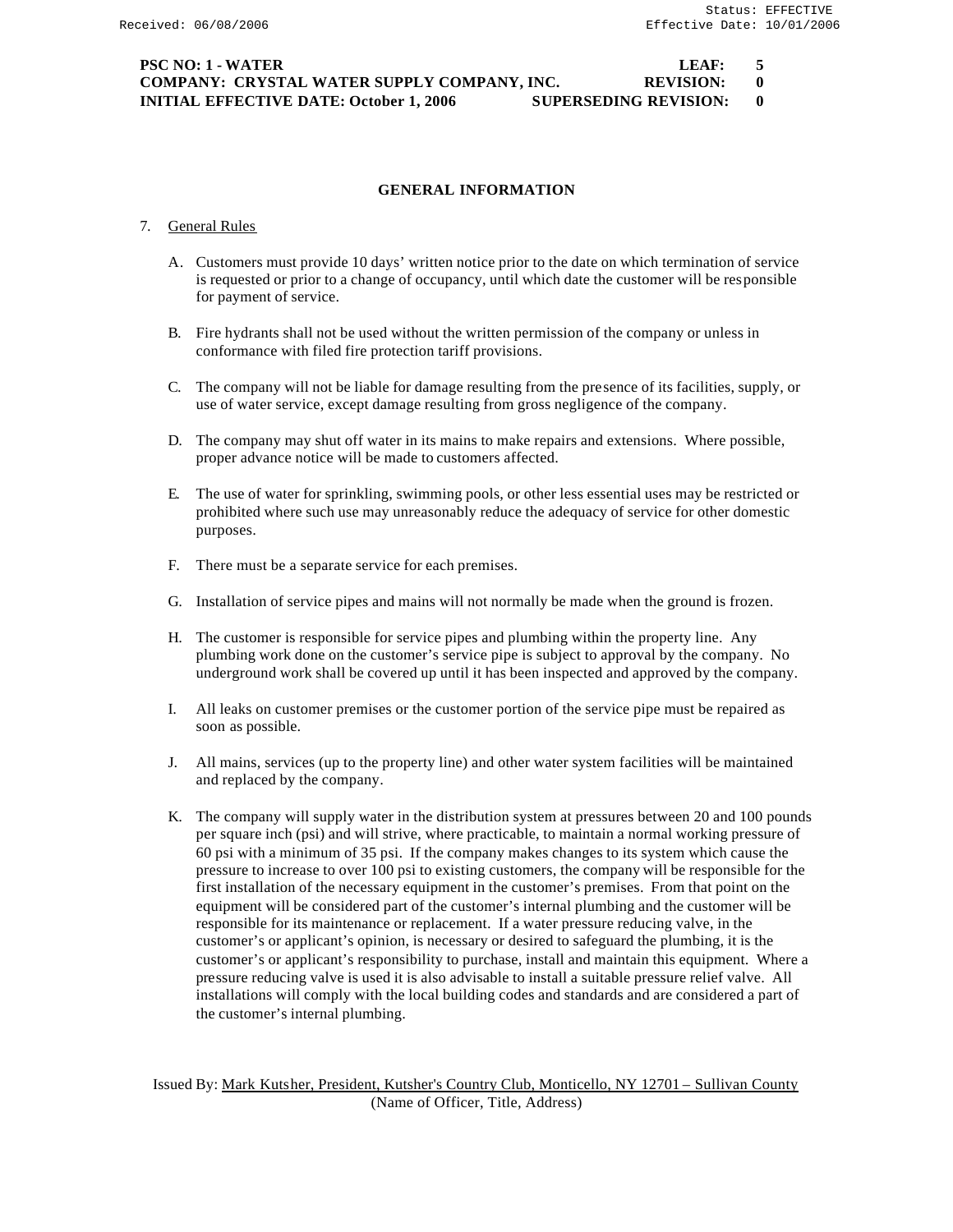## **PSC NO: 1 - WATER LEAF: 6 COMPANY: CRYSTAL WATER SUPPLY COMPANY, INC. REVISION: 0 INITIAL EFFECTIVE DATE: October 1, 2006 SUPERSEDING REVISION: 0**

## **GENERAL INFORMATION**

- L. Where an applicant is seeking service at an elevation or gradient which could not otherwise be adequately serviced by existing plant, the company will require that the applicant bear the additional cost of providing such extraordinary service, or in the alternative, require the applicant to purchase, install and maintain the necessary special equipment, such as a hydro-pneumatic system, needed to serve the premises. The installation of a hydro-pneumatic system as part of the customer's internal plumbing may be subject to approval of the Health Department and should comply with local building codes and standards.
- M. Cross connections to water sources other than the company's or with other facilities are strictly prohibited. Customers must, at their expense, install and maintain such backflow prevention devices as may be required by the company in accordance with good water works practice or applicable laws or regulations.
- N. Customers must permit company representatives to enter their premises on reasonable request for purposes relating to the operation and maintenance of the company's system, including inspection of the customer's and the company's facilities, installation, reading, testing, replacement and removal of meters, and terminating and restoring service.
- O. No person shall maliciously, willfully or negligently break, damage, destroy, uncover, deface, block access to or tamper with any pipe, valve, meter, structure, appurtenance or equipment which is a part of the water works system.
- 8. Metered Service (if applicable and provided for in Service Class No. \_\_\_ or Nos. \_\_\_)
	- A. A meter of a type approved by the Commission is required for each premises.
	- B. The company will furnish, install, and maintain the meter. Unless the meter register is set at zero, the company shall attach a tag with the date and meter dial reading at the time of installation.
	- C. The customer will provide a location for the meter acceptable to the company and will be responsible for the cost of repairing damage resulting from human interference, frost, backflow of hot water, or other such causes.
	- D. Where the company agrees it is necessary to set a meter outside the building, it shall be installed at the expense of the customer in a pit acceptable to the company which is both water-tight and frostproof. The cover of the pit shall be fastened with a convenient locking device. Where the distance from the property line to the front wall of the building is greater than 75 feet, the company may require that the meter be set in a pit at or near the property line. If the pit is to be installed on property not owned or controlled by the customer, written consent of the owner of the property shall be obtained prior to the installation.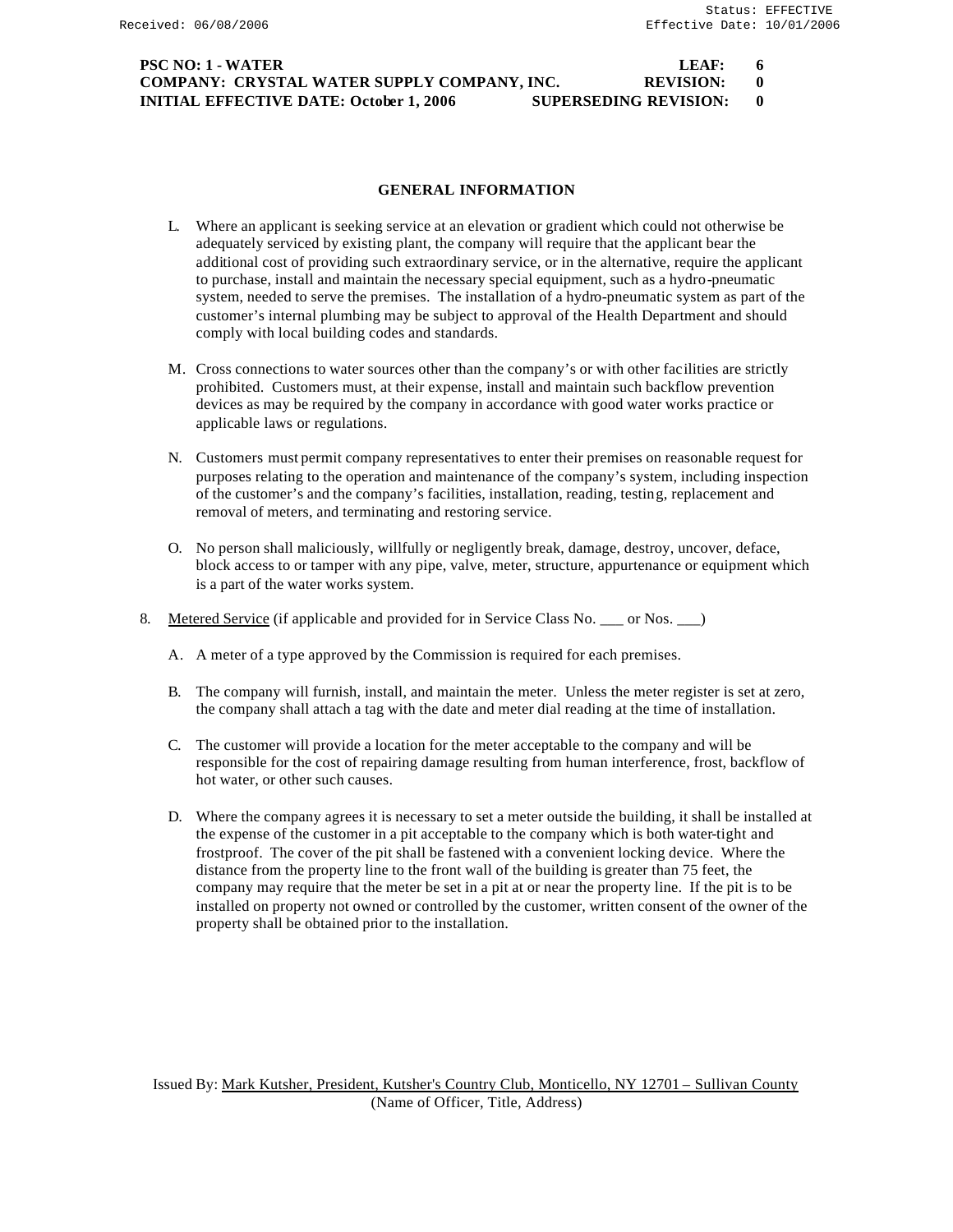## **PSC NO: 1 - WATER LEAF: 7 COMPANY: CRYSTAL WATER SUPPLY COMPANY, INC. REVISION: 0 INITIAL EFFECTIVE DATE: October 1, 2006 SUPERSEDING REVISION: 0**

## **GENERAL INFORMATION**

- E. The company reserves the right to remove, test, and replace the meter.
- F. The company shall afford the customer an opportunity to verify the final reading of any water meter removed from the premises and obtain the customer's signature on a meter removal card which shows the date removed and the reading.
- G. Meters will be tested in conformance with rules of the Public Service Commission. In the case of a disputed account involving the accuracy of the meter, the company will have the meter tested upon the request of the customer. Should the customer request to have a second meter test within 1 year, the customer will be responsible for the actual cost incurred to have the meter tested including the cost to remove the meter, payable in advance to the company. This fee will be refunded if the meter's final weighted average is found to register in excess of 100 percent. Adjustments in bills for over-registration of the meter will be made in accordance with the current rules of the Public Service Commission.
- H. Bills will show meter readings and the dates read.
- I. Bills will be reasonably estimated where a meter has been inaccessible and will be so indicated on the bill.
- J. Where a meter has ceased to register or its percentage of accuracy cannot be determined, an estimated bill for the current period may be rendered. For all other periods the bill shall be the minimum applicable charge.
- 9. Unmetered Service (if applicable and provided for in Service Class No. \_\_\_ or Nos. \_\_\_)

All applicable provisions of this tariff shall apply.

10. Extension of Mains

Mains will be extended in conformance with Commission Rules and Regulations found in 16 NYCRR, Part 501.

11. Discontinuance of Service – Non –Payment

Service may be discontinued under the following provisions: for non-payment of any amount due for water supplied, for failure to make any payment due under a deferred payment agreement or for meter repairs (see Section 8C), for failure to post a required deposit or for failure to pay any fee or charge accruing under the contract or tariff.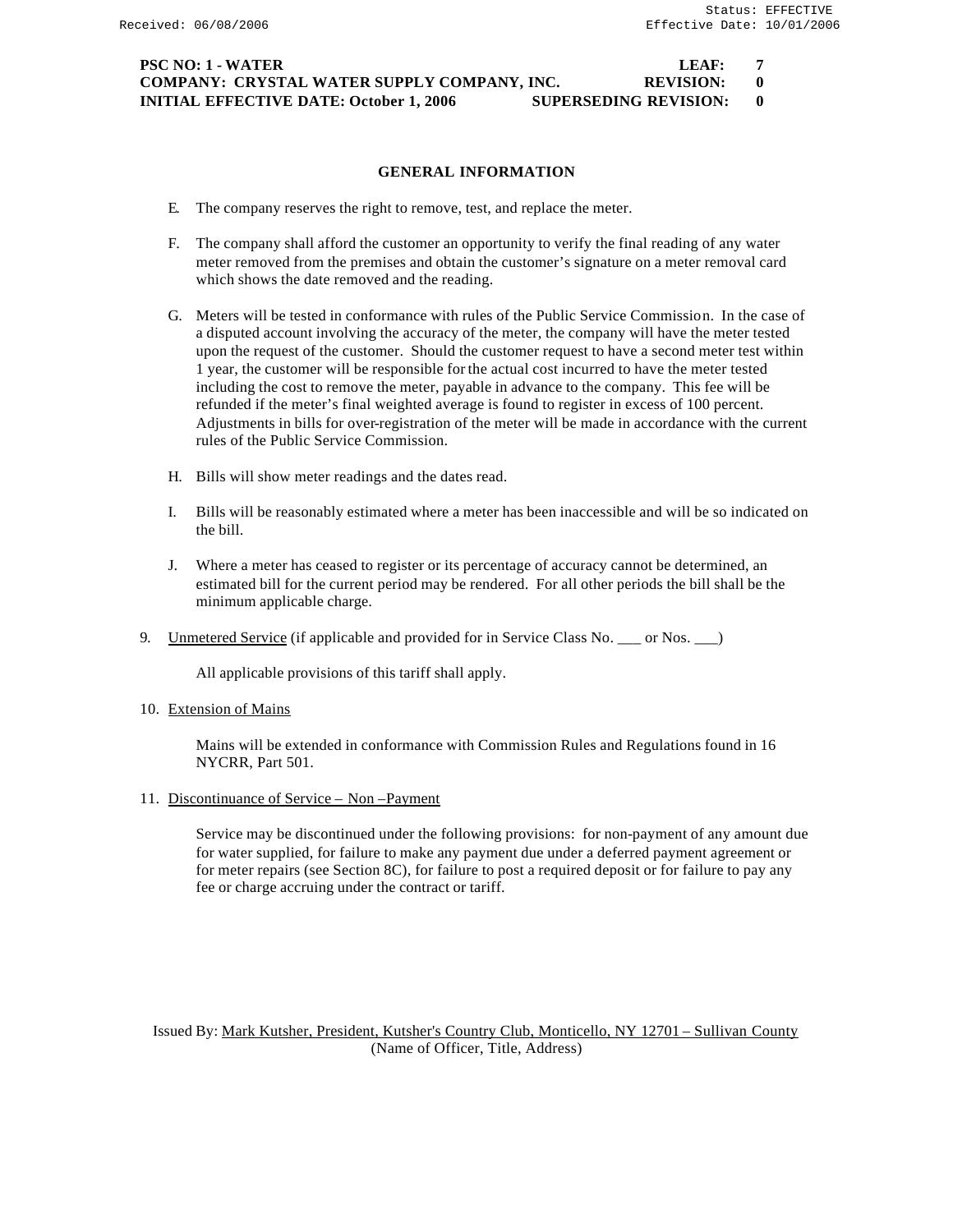## **PSC NO: 1 - WATER LEAF: 8 COMPANY: CRYSTAL WATER SUPPLY COMPANY, INC. REVISION: 0 INITIAL EFFECTIVE DATE: October 1, 2006 SUPERSEDING REVISION: 0**

## **GENERAL INFORMATION**

- A. A bill not paid within 23 days of mailing is considered delinquent, and the company may discontinue service after complying with 16 NYCRR, Part 533 which requires: (1) 15 days written notice if served personally, or (2) 15 days after a registered letter containing such notice has been signed or refused, or (3) 18 days after mailing written notice in a post-paid wrapper. Service will not be re-established until payment of all proper arrears, charges and deposits is made or a deferred payment agreement is entered into. Receipt of a subsequently dishonored negotiable instrument in response to a notice of discontinuance shall not constitute payment of the customer's account and the company shall not be required to issue additional notice prior to discontinuance. There will be a charge for processing all returned checks equal to the bank charge plus a handling fee of \$5.00 (not to exceed the maximum allowed by Section 5-328 of General Obligations Law).
- B. The company will not discontinue service to residential premises for non-payment of bills on a Friday, Saturday, Sunday, public holiday (as defined in General Construction Law), or on a day on which the utility's main office is closed. Discontinuance can only take place from Monday to Thursday between the hours of 8 a.m. and 4 p.m.
- C. The company will not discontinue service for non-payment of bills to any person or entity receiving public assistance if the payment for such service is to be paid directly by the Department of Social Services or by the local Social Services representatives.
- 12. Discontinuance of Service Other
	- A. Service rendered under any application, contract or agreement may be discontinued by the company after reasonable notice for any of the following reasons:
		- (1) For willful or indifferent waste of water due to any cause or for non-authorized use of water.
		- (2) For failure to protect from damage the meter and connection, or for failure to protect and maintain the service pipe or fixtures on the property of the customer in a condition satisfactory to the company.
		- (3) For tampering with any meter, connections, service pipe, curb cock, seal or any other appliance of the company controlling or regulating the customer's water supply.
		- (4) For failure to provide the company's employees reasonable access to the premises supplied, or for obstructing the way of ingress to the meter or any other appliances controlling or regulating the customer's water supply.
		- (5) In case of vacancy of the premises.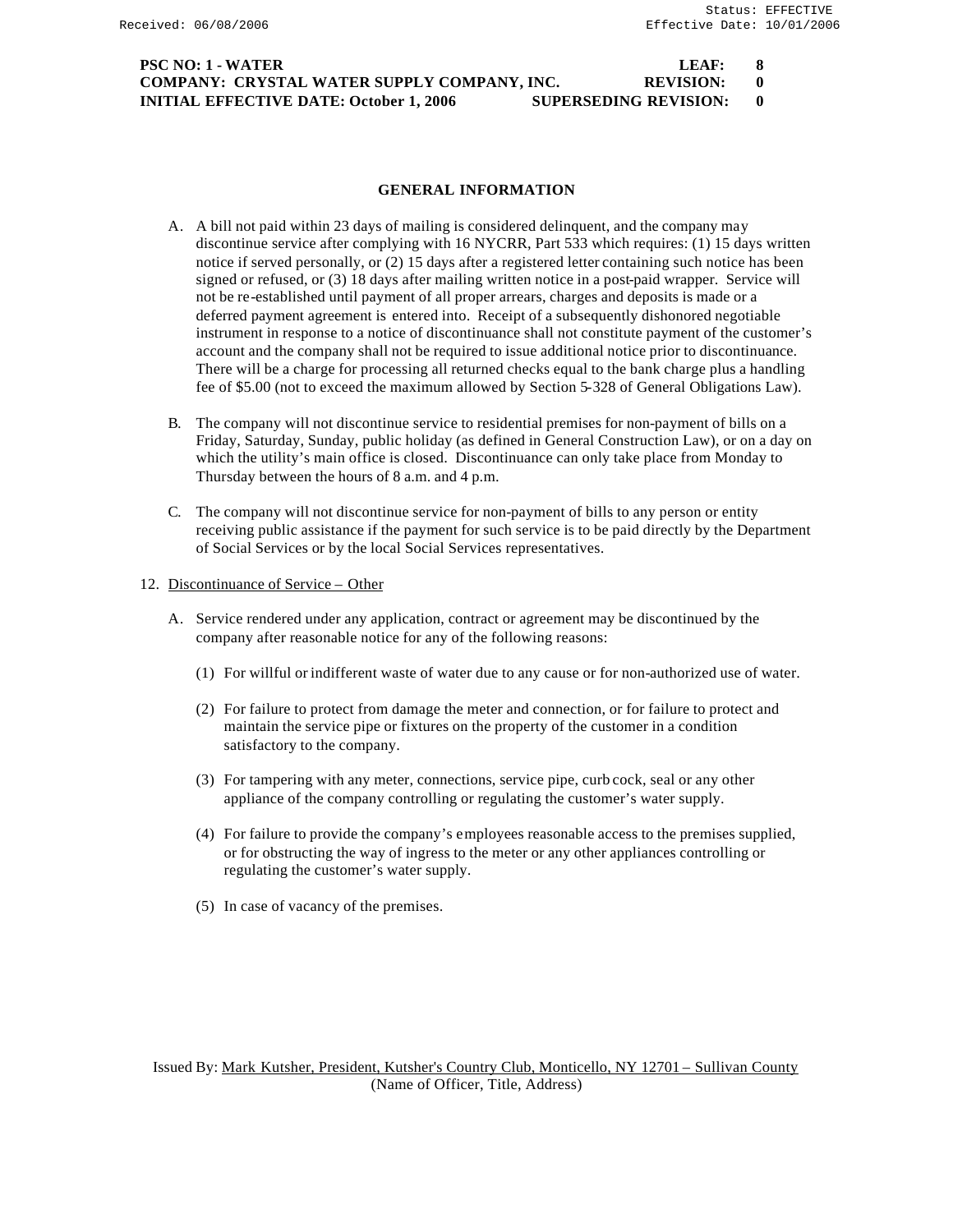**PSC NO: 1 - WATER LEAF: 9 COMPANY: CRYSTAL WATER SUPPLY COMPANY, INC. REVISION: 0 INITIAL EFFECTIVE DATE: October 1, 2006 SUPERSEDING REVISION: 0**

## **GENERAL INFORMATION**

- (6) For cross connections.
- (7) For submetering or reselling water.
- (8) For non-compliance with water usage restrictions.
- (9) For violation of any rule or regulation of the company as filed with the Public Service Commission, provided such violation affects the reliability or integrity of the water system.
- B. Written notice of discontinuance of service shall contain the information required by 16 NYCRR Section 533.3 and will be given except in those instances where a public health hazard exists.
- C. The company may, at any time, temporarily discontinue water service in case of accident, or for the purpose of making connections, alterations, repairs, changes, etc.
- D. Except as stated in the preceding paragraph, or in the case of a violation that threatens the integrity of the water system, the company shall not discontinue service to any customer on a Friday, Saturday, Sunday, Public Holiday or on a day when the company is not open for business. Public Holiday shall refer to those holidays defined in the General Construction Law.

#### 13. Discontinuance of Residential Service – Special Procedures

If termination of service would result in serious impairment to health and safety, the company must delay the termination of service or, if service has already been terminated, must restore service, for thirty days under the following conditions.

- A. all occupants are either blind, disabled, 62 years of age or older or 18 years of age or under;
- B. a medical emergency exists; or
- C. if heating would be affected between November 1 and April 1.

It is the customer's responsibility to notify the company that such conditions exist and to provide any required documentation. The company may require that the customer make appropriate arrangements to pay any arrears as well as pay current bills.

14. Deferred Payment Agreements

In addition to those circumstances in Section 13, the company will consider granting customers reasonable payment terms in cases where a customer is threatened with termination of service, or where the company has issued a backbill to a customer. Any such agreement may require the customer to make a reasonable down payment, and to pay bills when issued.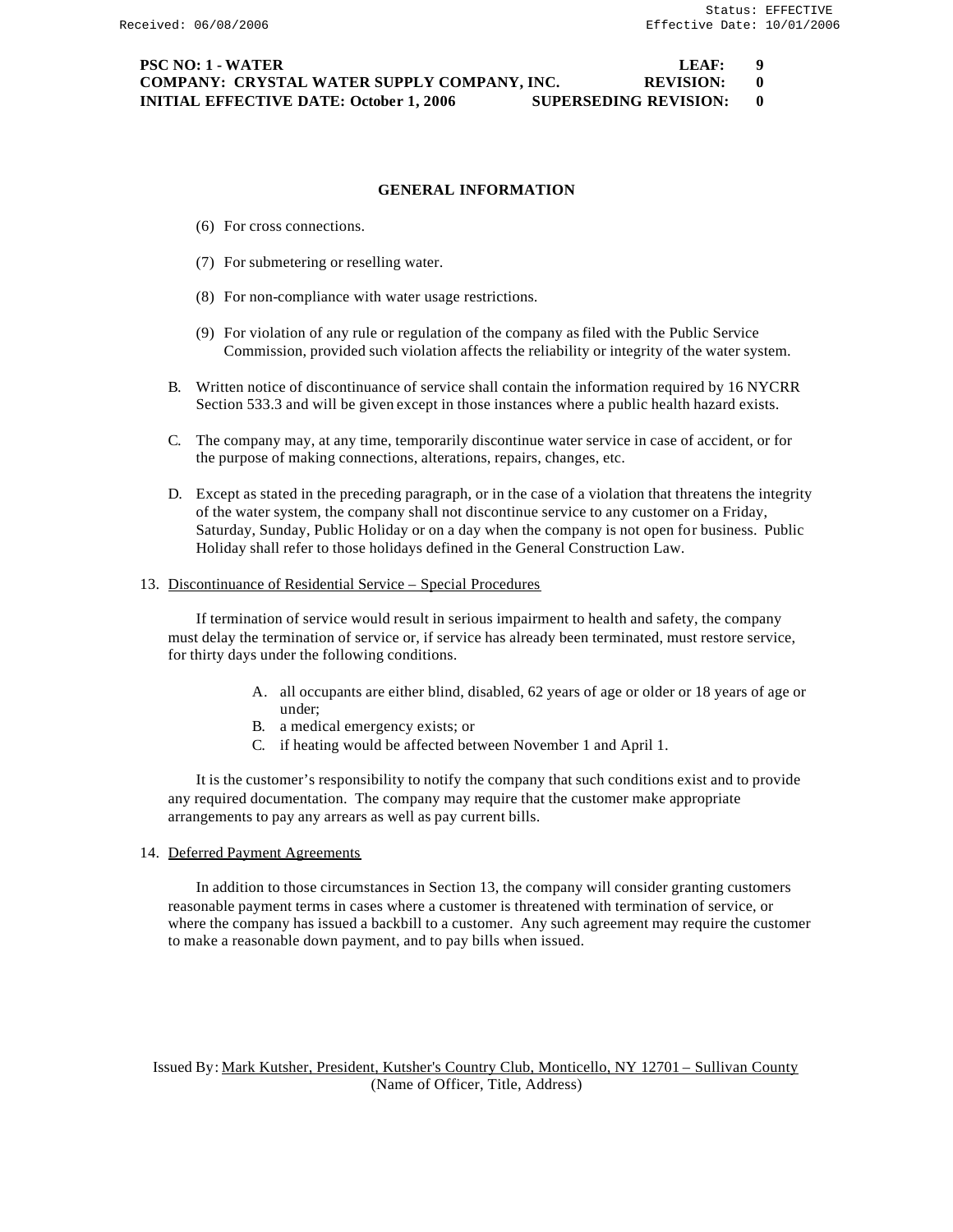## **PSC NO: 1 - WATER LEAF:** 10 **COMPANY: CRYSTAL WATER SUPPLY COMPANY, INC. REVISION:** 0 **INITIAL EFFECTIVE DATE: October 1, 2006 SUPERSEDING REVISION: 0**

### **GENERAL INFORMATION**

### 15. Complaint Handling Procedures

- A. The company will promptly investigate and evaluate all complaints received from customers regarding bills for service rendered or required deposits. The results of the company's findings will be reported to the customer. During the period of investigation and evaluation, service will not be discontinued, nor shall a new notice of termination be issued, provided, however, that the customer will be required to pay the undisputed portion of any balance due, which may include bills for current usage.
- B. After the completion of such an investigation, if the company determines that the disputed service has been rendered, or that the disputed charge or deposit is proper in whole or in part, the company may require that the full bill or deposit be paid. Appropriate notices of the determination shall be given to the customer, and where notice of discontinuance of service was previously sent, or is served with the determination, such notice shall include a statement advising the customer of the availability of the Commission's comp laint handling procedures, including the address and telephone number of the Department's Consumer Services Division. Where prior notice of discontinuance was sent, company procedure provides for discontinuance of service if customer fails to pay the proper amount due and owing within 5 days after notice of the company determination was served personally on the customer or at least 8 days after mailing of the notice. Under no circumstances will discontinuance of service occur if so precluded by the Commission.
- C. In situations where the complaint procedures of the Commission have been invoked and it is determined that the disputed service has been rendered or that the disputed charge or deposit is proper and prior notice of discontinuance was sent, a customer's service will not be discontinued for failure to pay the amount found due and owing until at least 5 days after notice of the Commission's determination, where personal service is made, or at least 8 days after mailing of such a notice.

#### 16. Restoration of Service

A charge will be made to restore service after discontinuance at the customer's request, for nonpayment or for violation of these rules.

This charge will be \$25.00 during normal business hours (8:00 a.m. to 4:00 p.m., Monday through Friday), \$25.00 outside of normal business hours Monday through Friday and \$25.00 on weekends or public holidays. The holidays for which the \$25.00 charge will apply are as follows:

New Year's Day Labor Day Dr. Martin Luther King, Jr. Day Columbus Day Lincoln's Birthday Veteran's Day Washington's Birthday Thanksgiving Day Memorial Day Christmas Day Independence Day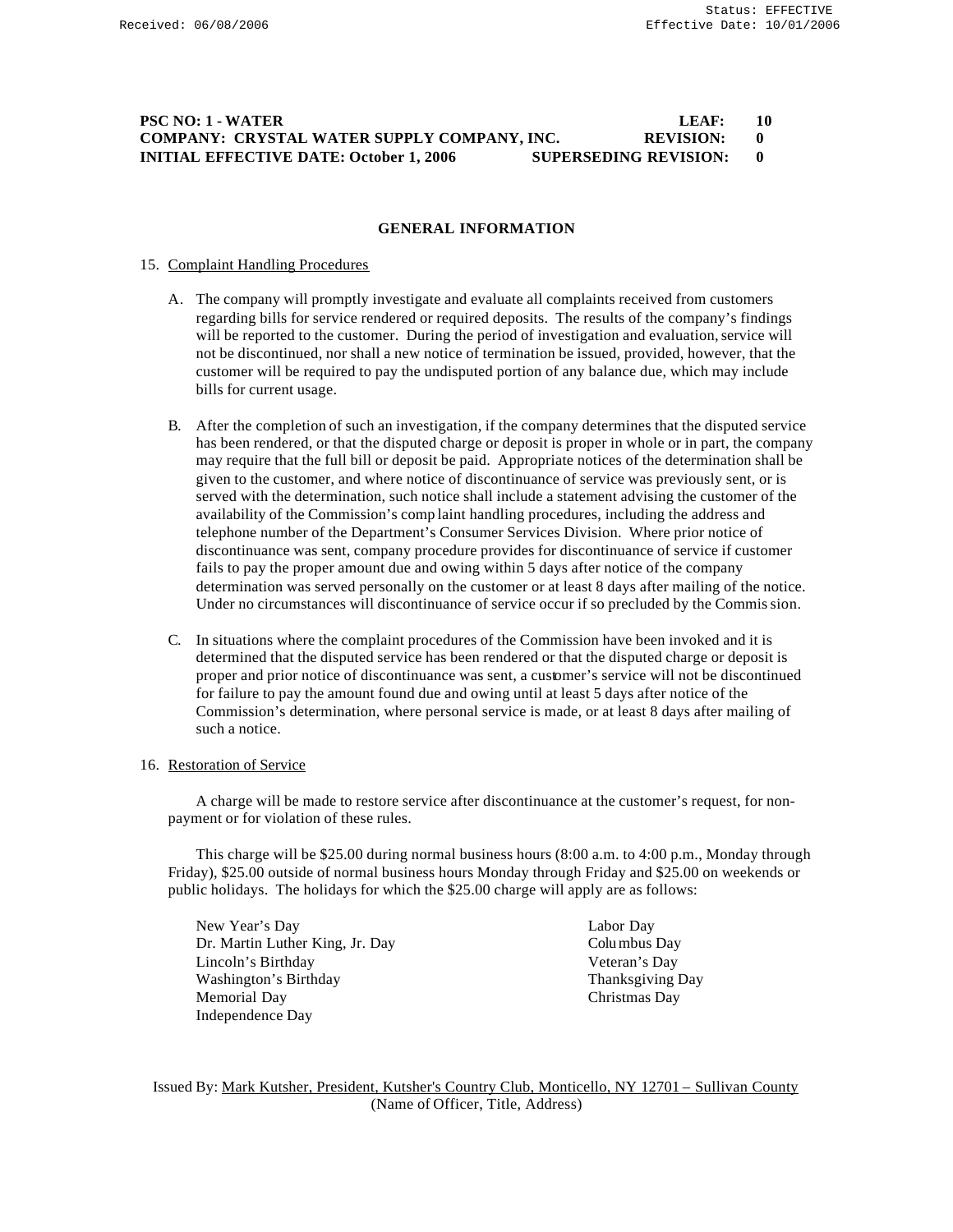## **PSC NO: 1 - WATER LEAF: 11 COMPANY: CRYSTAL WATER SUPPLY COMPANY, INC. REVISION: 0 INITIAL EFFECTIVE DATE: October 1, 2006 SUPERSEDING REVISION: 0**

## **GENERAL INFORMATION**

In a case where service is being restored after discontinuance for non-payment, the company may require full payment of all arrears as well as the restoration of service charge. If the company and the customer have entered into some form of payment agreement, the agreed upon down payment may be required before service will be restored.

If it becomes necessary to disconnect service at the main because of willful acts of a customer, the service restoration charge will include the actual costs incurred by the company to disconnect and reconnect the service.

17. Interest on Customer Overpayments

The company will provide interest on a customer overpayment as follows:

- A. A customer overpayment is defined as payment by the customer to the company in excess of the correct charge for water service supplied to the customer which was caused by erroneous billing by the utility.
- B. The rate of interest on such amounts shall be the greater of the unadjusted customer deposit rate or the applicable late payment rate, if any, for the service classification under which the customer was billed. Interest shall be paid from the date when the customer overpayment was made, adjusted for any changes in the deposit rate or late payment rate, and compounded monthly, until the date when the overpayment was refunded.
- C. The company will not pay interest on customer overpayments that are refunded within 30 days after such overpayment is received by the company.

## 18. Regulation

All matters, rules and other situations concerning the rendering of water service which are not specifically covered herein or in a provision of the New York State Codes, Rules and Regulations and which are subject to the jurisdiction of the Public Service Commission, and for which a customer and the company cannot agree as to an equitable and fair solution will be referred to said Commission to be resolved. Either the customer or the company may request that a rule or provision of this tariff be changed for a particular situation.